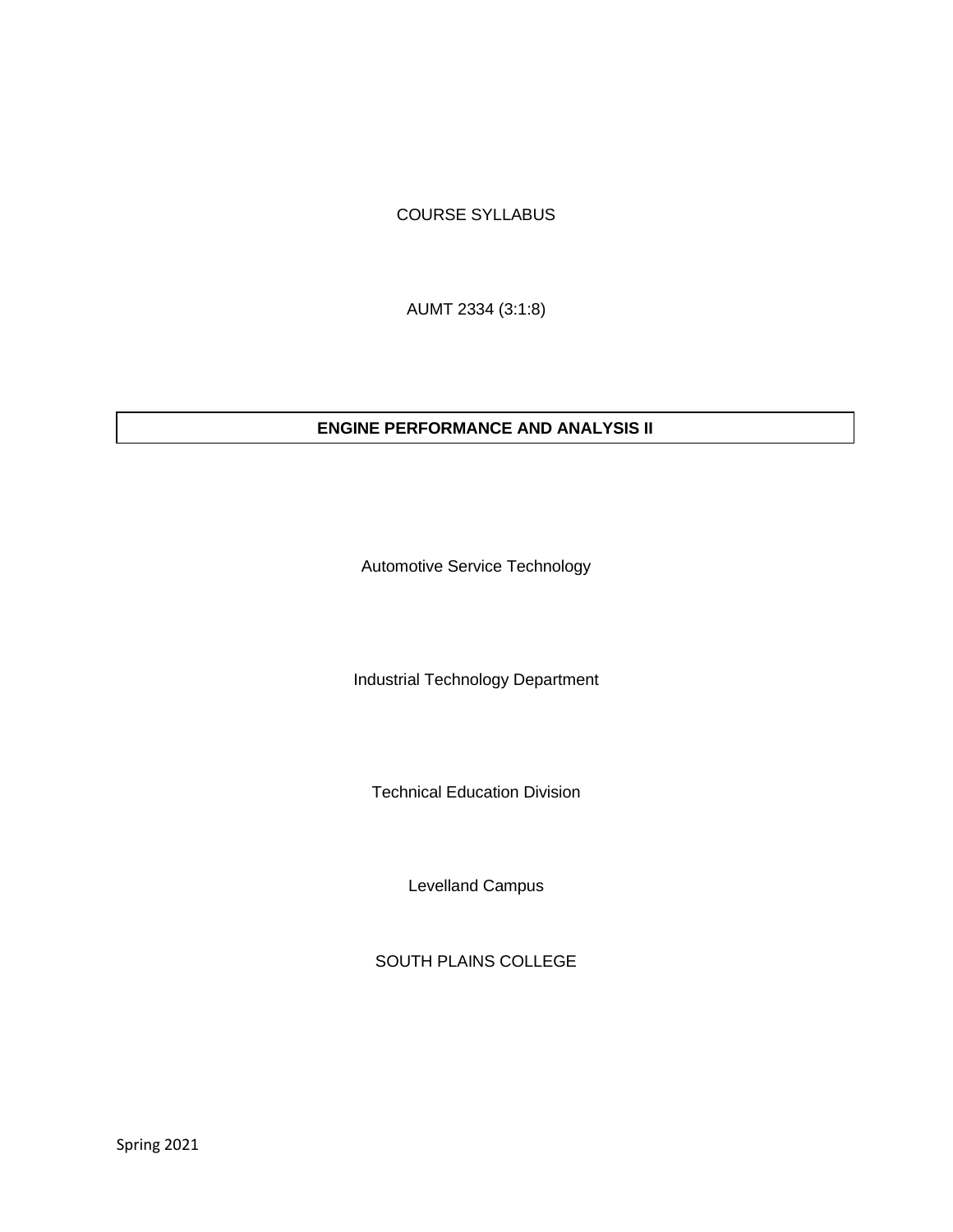| <b>SCANS COMPETENCIES</b>                                                                                            |                                                                                                                                                                                                        |  |
|----------------------------------------------------------------------------------------------------------------------|--------------------------------------------------------------------------------------------------------------------------------------------------------------------------------------------------------|--|
| $C-1$                                                                                                                | TIME--Selects goal--relevant activities, ranks them, allocates time, and prepares and follows schedules.                                                                                               |  |
| C-2                                                                                                                  | MONEY--Uses or prepares budgets, makes forecasts, keeps records, and makes adjustments to meet objectives                                                                                              |  |
| C-3<br>C-4                                                                                                           | MATERIALS & FACILITIES-Acquires, stores, allocates, and uses materials or space efficiently.<br>HUMAN RESOURCES--Assesses skills and distributes work accordingly, evaluates performances and provides |  |
|                                                                                                                      | feedback.                                                                                                                                                                                              |  |
| <b>INFORMATION--Acquires and Uses Information</b>                                                                    |                                                                                                                                                                                                        |  |
| C-5<br>C-6                                                                                                           | Acquires and evaluates information.<br>Organizes and maintains information.                                                                                                                            |  |
| C-7                                                                                                                  | Interprets and communicates information.                                                                                                                                                               |  |
| C-8                                                                                                                  | Uses computers to Process information.                                                                                                                                                                 |  |
| <b>INTERPERSONAL--Works With Others</b><br>C-9<br>Participates as members of a team and contributes to group effort. |                                                                                                                                                                                                        |  |
| $C-10$                                                                                                               | Teaches others new skills.                                                                                                                                                                             |  |
| $C-11$                                                                                                               | Serves clients/customers--works to satisfy customer's expectations.                                                                                                                                    |  |
| $C-12$                                                                                                               | Exercises leadership--communicates ideas to justify position, persuades and convinces others, responsibly challenges                                                                                   |  |
| C-13                                                                                                                 | existing procedures and policies.<br>Negotiates-Works toward agreements involving exchanges of resources resolves divergent interests.                                                                 |  |
| $C-14$                                                                                                               | Works with Diversity-Works well with men and women from diverse backgrounds.                                                                                                                           |  |
|                                                                                                                      | <b>SYSTEMS--Understands Complex Interrelationships</b>                                                                                                                                                 |  |
| $C-15$                                                                                                               | Understands Systems--Knows how social, organizational, and technological systems work and operates effectively with<br>them                                                                            |  |
| $C-16$                                                                                                               | Monitors and Correct Performance-Distinguishes trends, predicts impacts on system operations, diagnoses systems'                                                                                       |  |
|                                                                                                                      | performance and corrects malfunctions.                                                                                                                                                                 |  |
| C-17                                                                                                                 | Improves or Designs Systems-Suggests modifications to existing systems and develops new or alternative systems to                                                                                      |  |
| improve performance.<br>TECHNOLOGY--Works with a variety of technologies                                             |                                                                                                                                                                                                        |  |
| $C-18$                                                                                                               | Selects Technology--Chooses procedures, tools, or equipment including computers and related technologies.                                                                                              |  |
| $C-19$                                                                                                               | Applies Technology to Task-Understands overall intent and proper procedures for setup and operation of equipment.                                                                                      |  |
| $C-20$                                                                                                               | Maintains and Troubleshoots Equipment-Prevents, identifies, or solves problems with equipment, including computers<br>and other technologies.                                                          |  |
|                                                                                                                      |                                                                                                                                                                                                        |  |
| <b>FOUNDATION SKILLS</b>                                                                                             |                                                                                                                                                                                                        |  |
|                                                                                                                      | BASIC SKILLS--Reads, writes, performs arithmetic and mathematical operations, listens and speaks                                                                                                       |  |
| $F-1$                                                                                                                | Reading--locates, understands, and interprets written information in prose and in documents such as manuals, graphs,<br>and schedules.                                                                 |  |
| $F-2$                                                                                                                | Writing-Communicates thoughts, ideas, information and messages in writing, and creates documents such as letters,                                                                                      |  |
| F-3                                                                                                                  | directions, manuals, reports, graphs, and flow charts.<br>Arithmetic--Performs basic computations; uses basic numerical concepts such as whole numbers, etc.                                           |  |
| F-4                                                                                                                  | Mathematics-Approaches practical problems by choosing appropriately from a variety of mathematical techniques.                                                                                         |  |
| F-5                                                                                                                  | Listening--Receives, attends to, interprets, and responds to verbal messages and other cues.                                                                                                           |  |
| F-6                                                                                                                  | Speaking--Organizes ideas and communicates orally.                                                                                                                                                     |  |
| F-7                                                                                                                  | THINKING SKILLS--Thinks creatively, makes decisions, solves problems, visualizes, and knows how to learn and reason<br>Creative Thinking--Generates new ideas.                                         |  |
| $F-8$                                                                                                                | Decision-Making--Specifies goals and constraints, generates alternatives, considers risks, and evaluates and chooses<br>best alternative.                                                              |  |
| F-9                                                                                                                  | Problem Solving--Recognizes problems and devises and implements plan of action.                                                                                                                        |  |
| $F-10$                                                                                                               | Seeing Things in the Mind's Eye--Organizes and processes symbols, pictures, graphs, objects, and other information.                                                                                    |  |
| $F-11$                                                                                                               | Knowing How to Learn--Uses efficient learning techniques to acquire and apply new knowledge and skills.                                                                                                |  |
| $F-12$                                                                                                               | Reasoning--Discovers a rule or principle underlying the relationship between two or more objects and applies it when<br>solving a problem.                                                             |  |
| PERSONAL QUALITIES--Displays responsibility, self-esteem, sociability, self-management, integrity and honesty        |                                                                                                                                                                                                        |  |
| $F-13$                                                                                                               | Responsibility--Exerts a high level of effort and preservers towards goal attainment.                                                                                                                  |  |
| $F-14$<br>$F-15$                                                                                                     | Self-Esteem--Believes in own self-worth and maintains a positive view of self.<br>Sociability--Demonstrates understanding, friendliness, adaptability, empathy, and politeness in-group settings.      |  |
| $F-16$                                                                                                               | Self-Management--Assesses self accurately, sets personal goals, monitors progress, and exhibits self-control.                                                                                          |  |

F-17 Integrity/Honesty--Chooses ethical courses of action.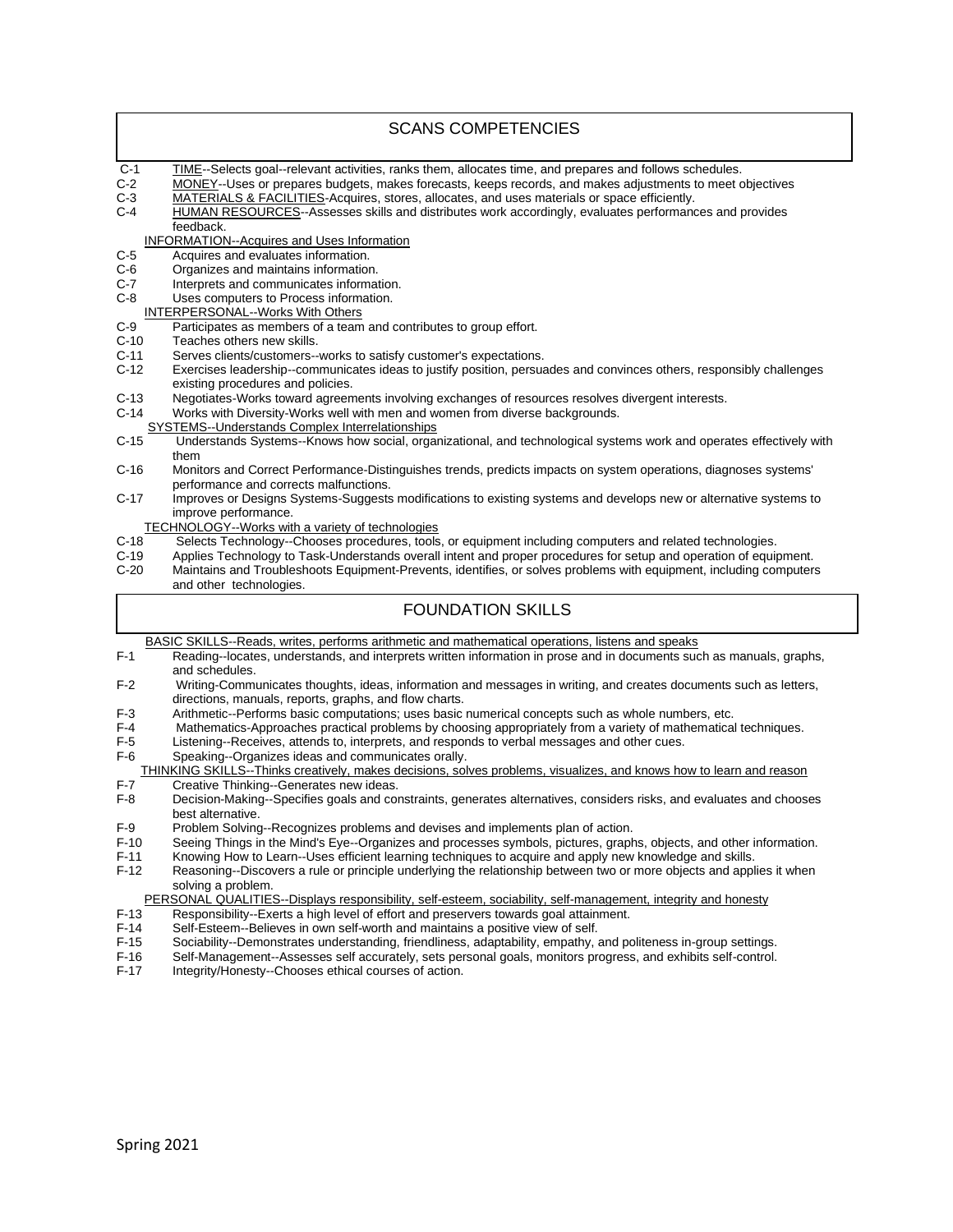#### **COURSE SYLLABUS**

| <b>COURSE TITLE:</b>                 | ENGINE PERFORMANCE AND ANALYSIS II<br>AUMT 2334 (3:1:8)                                        |
|--------------------------------------|------------------------------------------------------------------------------------------------|
| <b>INSTRUCTOR:</b>                   | Michael Reimer                                                                                 |
| OFFICE LOCATION<br>AND PHONE/E-MAIL: | Auto \ Diesel Building- office #202<br>(806) 894-9611 ext. 2295 mreimer@southplainscollege.edu |
| <b>OFFICE HOURS:</b>                 | To be posted after the $2^{nd}$ week of class.                                                 |

### SOUTH PLAINS COLLEGE IMPROVES EACH STUDENT'S LIFE

\*\*\*\*\*\*\*\*\*\*\*\*\*\*\*\*\*\*\*\*\*\*\*\*\*\*\*\*\*\*\*\*\*\*\*\*\*\*\*\*\*\*\*\*\*\*\*\*\*\*\*\*\*\*\*\*\*\*\*\*\*\*\*\*\*\*\*\*\*\*\*\*\*\*\*\*\*\*\*\*\*\*\*\*\*\*\*\*\*\*\*\*\*\*\*\*\*\*\*\*\*\*\*\*\*\*\*\*\*\*\*\*\*

#### **I. GENERAL COURSE INFORMATION:**

**Course Description**: This course is a study in the diagnosis and repair of emission systems, computerized engine performance systems, and advanced ignition and fuel systems, as well as proper use of advanced engine performance diagnostic equipment. This course may be taught manufacturer specific.

- A. **Course Competencies:** Upon completion of this course the student must demonstrate the following competencies:
	- 1. Demonstrate personal knowledge of shop safety with the use of shop equipment and around shop hazards.
	- 2. Demonstrate the ability to retrieve trouble codes and sensor information using technical equipment.
	- 3. Demonstrate a working knowledge of various ignition systems and methods of testing.
	- 4. Explain the different fuel pumps and fuel filters and their use in the system.
	- 5. Demonstrate the ability to test, service and make repairs on throttle body, injection systems, and port fuel injection systems.
	- 6. Demonstrate the ability to use engine analyzers.
	- 7. Demonstrate the ability to diagnose and repair turbocharger systems.
	- 8. The student must also be able to utilize allocated time prudently in the completion of the assigned task.
	- 9. Forecast completion cost based on interpretation of customer complaints.
	- 10. Demonstrate proper use of manuals and computer equipment to retrieve information on correct repair procedures to properly complete a task.
	- 11. Accomplish as a group, a task requiring various skills and completion that must be completed in the most efficient manner.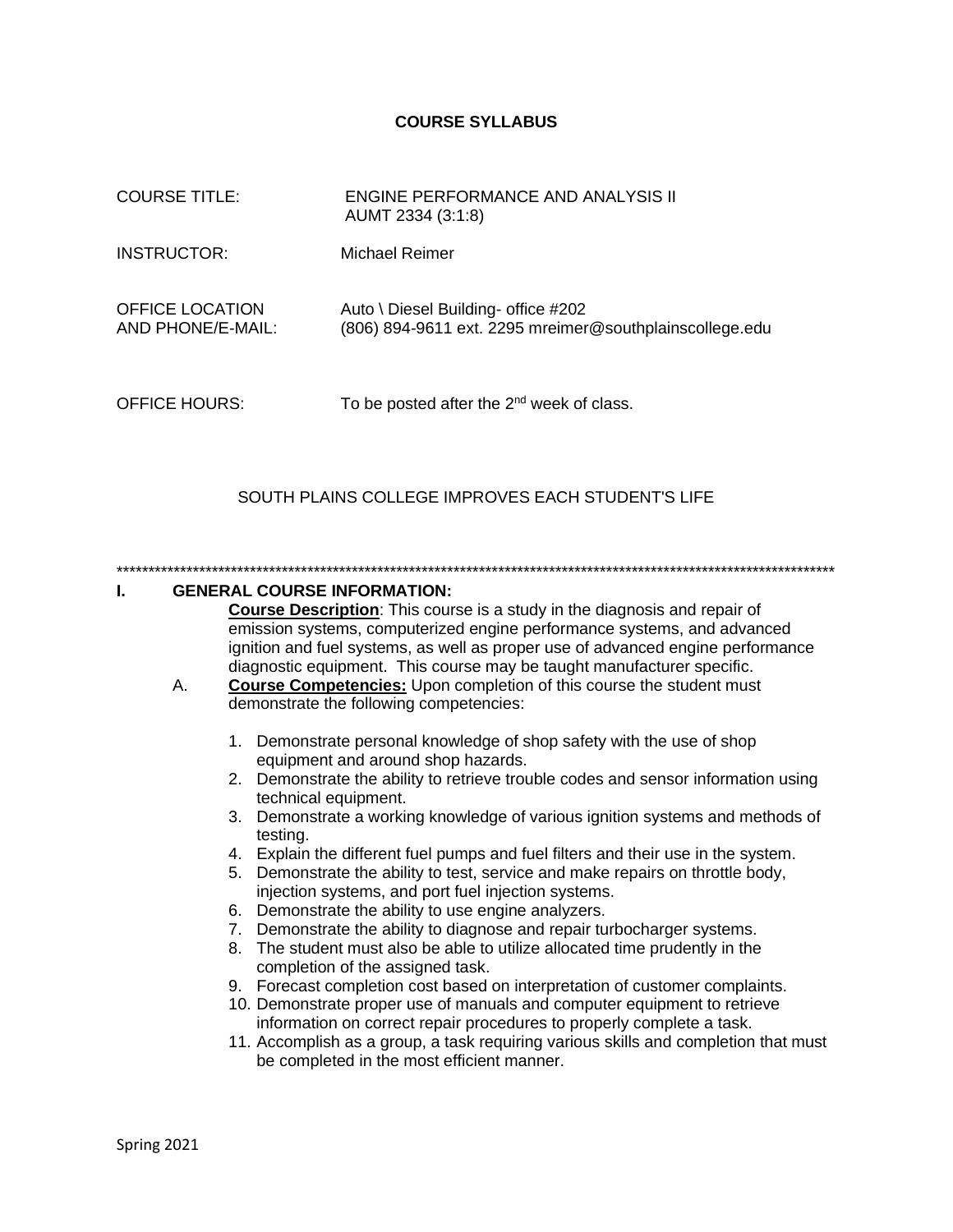- 12. Demonstrate the ability to serve industry, by listening to the customer explanation of what is happening with their vehicle and demonstrate the ability to use established methods to operate equipment.
- 13. Demonstrate correct and safe procedures, as well as a working knowledge of hybrid systems.
- B. **Academic Integrity:** See current college catalog for policy.
- C. **SCANS and Foundation Skills:** C-1 through C-20 and F-1 through F-17 See back of cover page
- D. **Verification of Workplace Competencies:** Capstone experience is offered as a comprehensive written, oral, or hands-on exit exam during the last course of the program.

## **II. SPECIFIC COURSE/INSTRUCTOR REQUIREMENTS:**

## A. **Textbook and Other Materials:**

- **1. Automotive Technology. Principles, Diagnosis, and Service.** 5th Edition. By James D. Halderman. (with online curriculum)
- **2.** Pen and 8 1/2" x 11" Notebook for note taking and assignments
- **3.** Safety Glasses and Hearing Protection sufficient enough for course length.
- **4.** Students are required to possess a basic tool set for the program by the 12th class day.
- B. **Attendance Policy:** Please refer to college catalog page 19.

Class Attendance Policy: Students are expected to attend all classes in order to be successful in a course. When absences become excessive, and you have a failing grade average at the time of the excessive absence, you may be administratively dropped from the course and any concurrent courses, without notice. Any combination of absences or tardies that equals 4 or more is considered excessive. There are no excused absences.

Excessive absences cause you to miss key points of a class and show you are not reliable/dependable for employment. Two (2) tardies will count as one absence. Leaving class without notifying your instructor is considered an absence, regardless of the time you left.

- C. **Assignment Policy:** Class assignments and/or homework may be given at the instructor's discretion. Homework and other assignments are due at the beginning of class unless otherwise instructed. Late work will not be accepted. Students are expected to complete all assignments. When assigned to a lab competency, the student is expected to stay with the project until completion.
- D. **Grading Policy/Procedure and/or methods of evaluation:** There are three categories taken into consideration when computing the final semester grades.

The percentages below will be calculated based on points given for completion of the following objectives:

- 1. Class Participation / Homework Assignments: 25 %
- 2. Skills objectives: 50%
- 3. Knowledge Objectives: 25%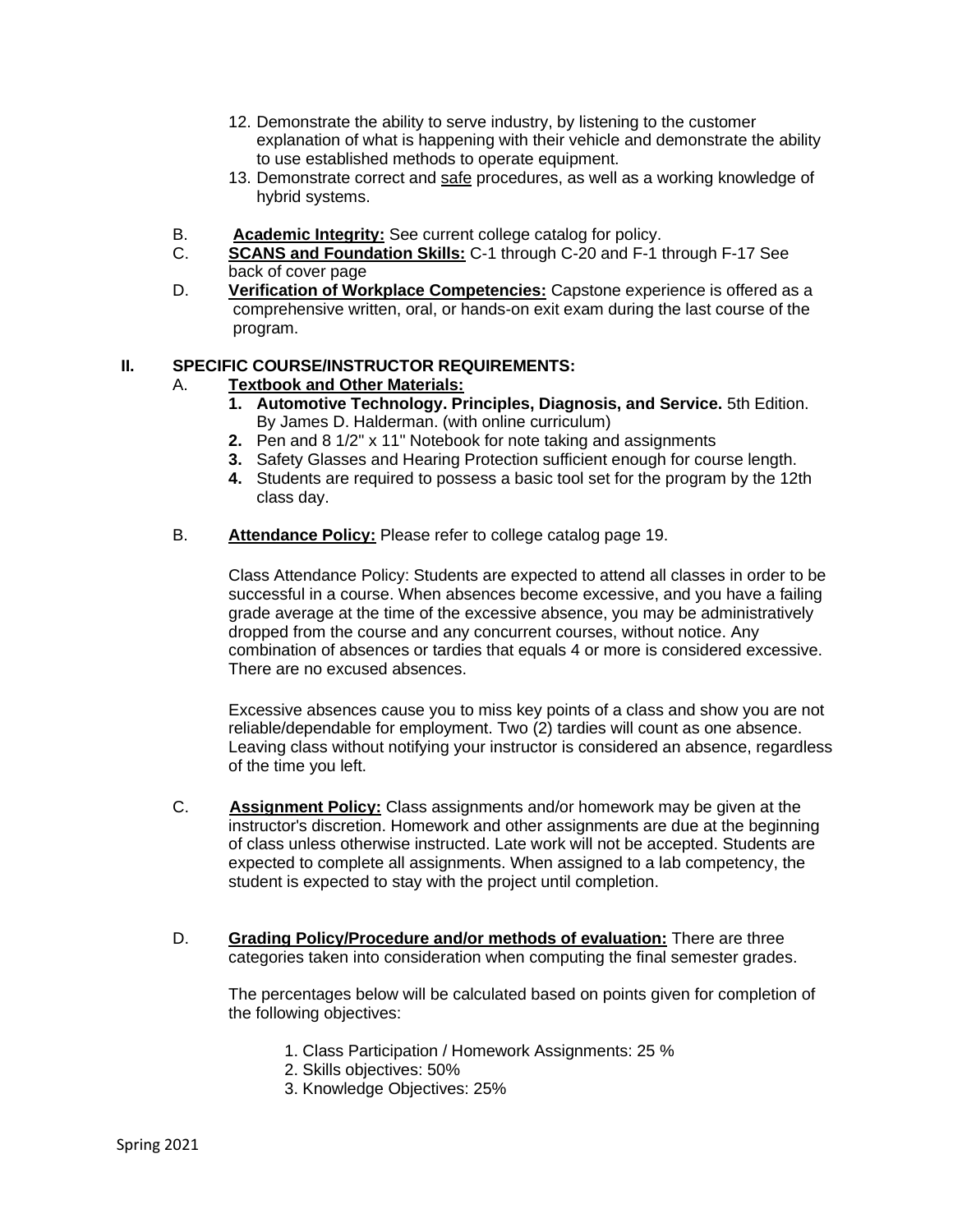Clean-up will be part of skills objectives grade. You will be expected to maintain a clean and safe work area at all times. A complete lab area cleanup will be performed at the end of the semester. Attendance will be mandatory for cleanup in order to be admitted to final exams.

There are four levels of attainable grades in the Automotive Service Technology program. This grading policy follows industry standards used in ASE certification testing. The levels are:

A (90 and above) B (80 to 89) C (70 to 79) F (69 and below)

It is the responsibility of the student to arrive on time to any and all scheduled test that will be given throughout the semester. Any student arriving late will not be permitted to take the exam.

- E. **Special Requirements:** The student must pass a series of comprehensive exit exams related to the main competencies covered in the automotive courses. The exams shall be administered during the last semester of the program. Safety Exam: The student must pass a safety exam with a score of 100 to continue lab assignments. At the end of the semester students will have the opportunity to take a Student ASE exam. Students must be in good standing with a 70 average or above to take the exam.
- F **Behavior: :** The student is expected to follow all of the rules and regulations of the program, provided to you the first week of class, and posted in the classroom and lab area. Students who are deemed by their instructor to be disruptive, disrespectful, and/or otherwise detrimental to the class may be dropped from all automotive courses in which you are enrolled for the semester. A separate document outlining Classroom and Lab Area rules is provided the first week of class. This document must be signed by each student before he/she is allowed in the lab.

#### **HAZARDOUS MATERIALS**

Students will come in contact with chemicals and other materials, which come under the "HAZARDOUS MATERIALS" classification as defined by Title 83, Article 5182b of the Hazard Communication Act. Material Safety Data Sheets (MSDS) information will be posted outside of office number 1. Warning signs are posted throughout the Auto/Diesel building and all appropriate personal protective equipment will be provided, which the student must use. Safety information will be given and demonstrated in class before safety quizzes and test.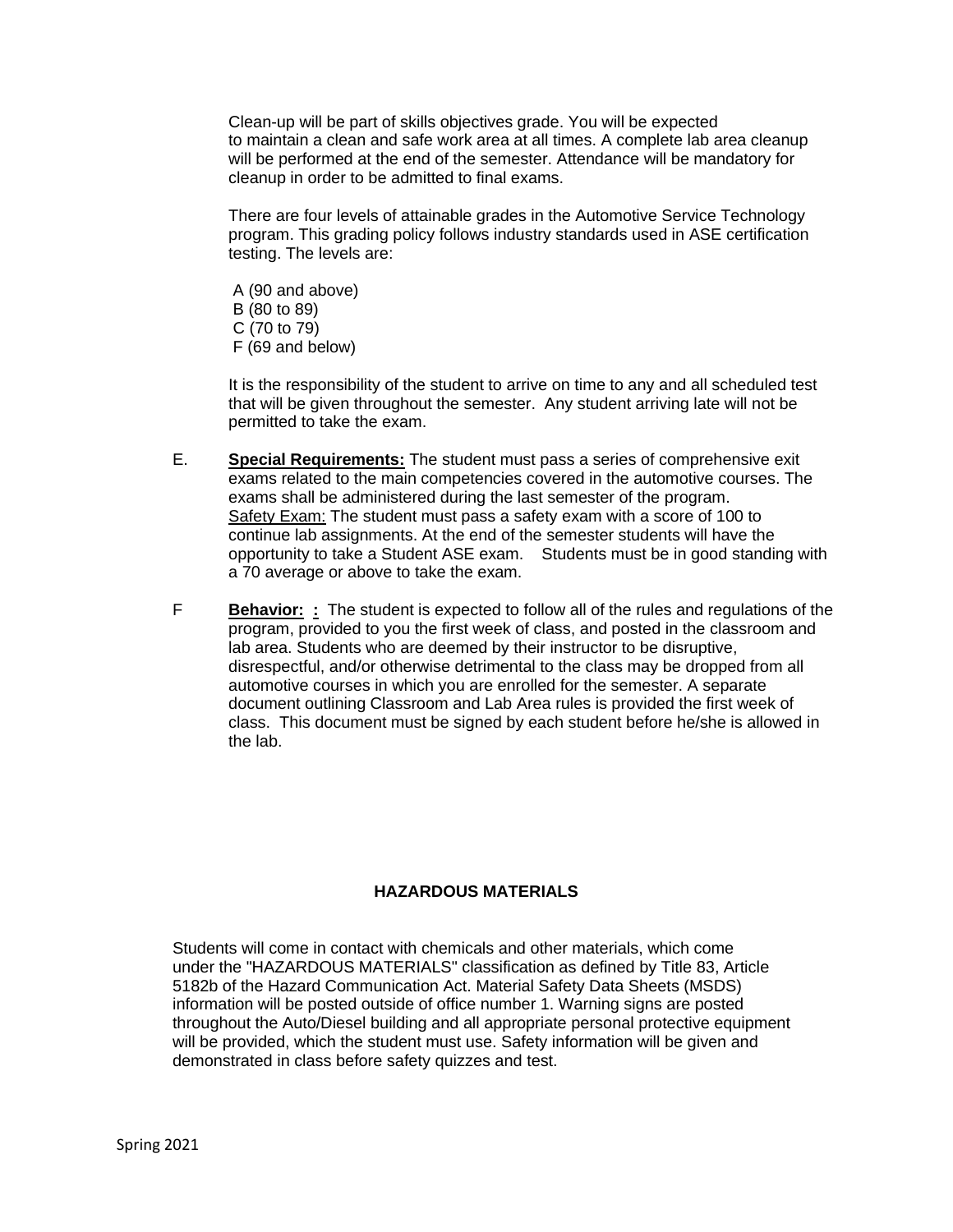#### **III. COURSE OUTLINE:**

#### **SAFETY PRACTICES**

- A. Occupational safety and health act
- B. Shop hazards
- C. Safety in the automotive shop
- D. Shop safety equipment
- E. Hazardous waste disposal

### **BASIC THEORIES**

- A. Review of basic electricity
- B. Review of electronics
- C. Newton's laws of motion
- D. Principles involving liquids and gases

### **ELECTRICITY AND ELECTRONICS**

- A. Basic electricity
- B. Types of circuits
- C. Basics of electronics
- D. Hybrid Battery system

## **IGNITION SYSTEMS**

- A. Basic Ignition system
- B. Ignition coil action
- C. Electronic Switching Systems
- D. Computer-Controlled ignition system operation

## **DISTRIBUTOR AND ELECTONIC IGNITION**

- A. Distributor ignition systems
- B. DI Systems
- C. EI Systems
- D. Fast Start EI Systems

## **INTAKE AND EXHAUST SYSTEMS**

- A. Importance of Intake and Exhaust systems
- B. Intake manifolds
- C. Turbochargers
- D. Intercoolers

#### **FUEL SYSTEMS**

- A. Fuel Injection
- B. Fuel Delivery

#### **ELECTRONIC FUEL INJECTION**

- A. Input sensors
- B. Throttle Body Injection Systems
- C. Port Fuel Injection
- D. Sequential Fuel Injection
- E. Active Fuel Management (Hybrid)

## **EMISSION CONTROL SYSTEMS**

- A. Pollutants
- B. Evaporative Emission Control Systems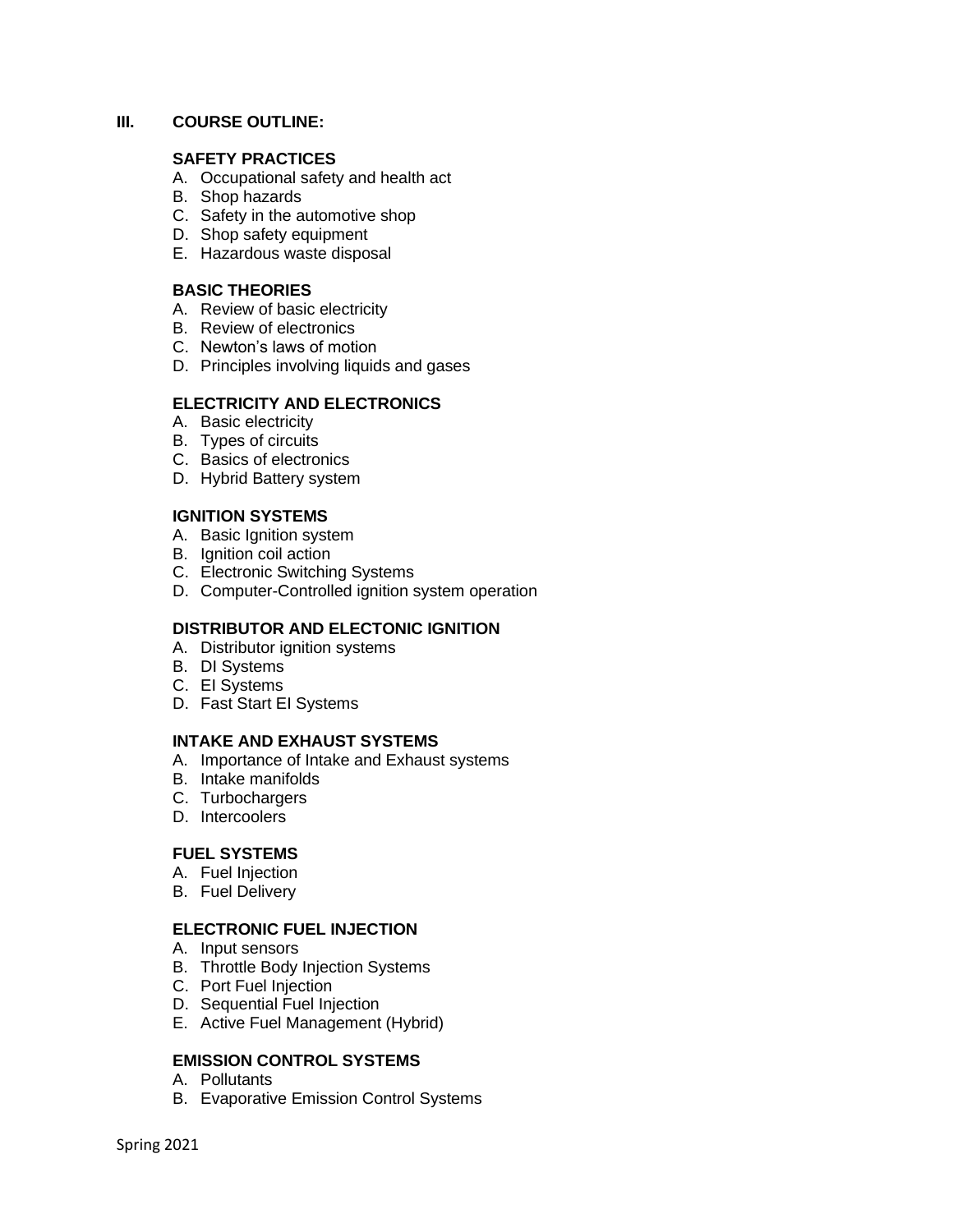- C. Intake Heat Control Systems
- D. Catalytic converters
- E. Air Injection systems

### **HYBRID SYSTEMS**

- A. Safety and Disconnect Procedures
- B. Two-Mode Operation

## **IV. ACCOMMODATIONS:**

Students with disabilities, including but not limited to physical, psychiatric, or learning disabilities, who wish to request accommodations in this class should notify the Disability Services Office early in the semester so that the appropriate arrangements may be made. In accordance with federal law, a student requesting accommodations must provide acceptable documentation of his/her disability to the Disability Services Office. For more information, call or visit the Disability Services Office at Levelland (Student Health & Wellness Office) 806-716-2577, Reese Center (Building 8) & Lubbock Center 806-716-4675, or Plainview Center (Main Office) 806-716-4302 or 806-296-9611.

### Non-Discrimination Statement

South Plains College does not discriminate on the basis of race, color, national origin, sex, disability or age in its programs and activities. The following person has been designated to handle inquiries regarding the non-discrimination policies: Vice President for Student Affairs, South Plains College -1401 College Avenue, Box 5, Levelland, TX 79336, 806-894-9611

- 1. See "Equal opportunity" statement in the South Plains College catalog.
- 2. See "Special Services" statement in the South Plains College catalog.

3. Diversity Statement: In this class, the teacher will establish and support an environment that values and nurtures individual and group differences and encourages engagement and interaction. Understanding and respecting multiple experiences and perspectives will serve to challenge and stimulate all of us to learn about others, about the larger world and about ourselves. By promoting diversity and intellectual exchange, we will not only mirror society as it is, but also model society as it should and can be.

#### **Campus Concealed Carry syllabus statement:**

Campus Concealed Carry - Texas Senate Bill - 11 (Government Code 411.2031, et al.) authorizes the carrying of a concealed handgun in South Plains College buildings only by persons who have been issued and are in possession of a Texas License to Carry a Handgun. Qualified law enforcement officers or those who are otherwise authorized to